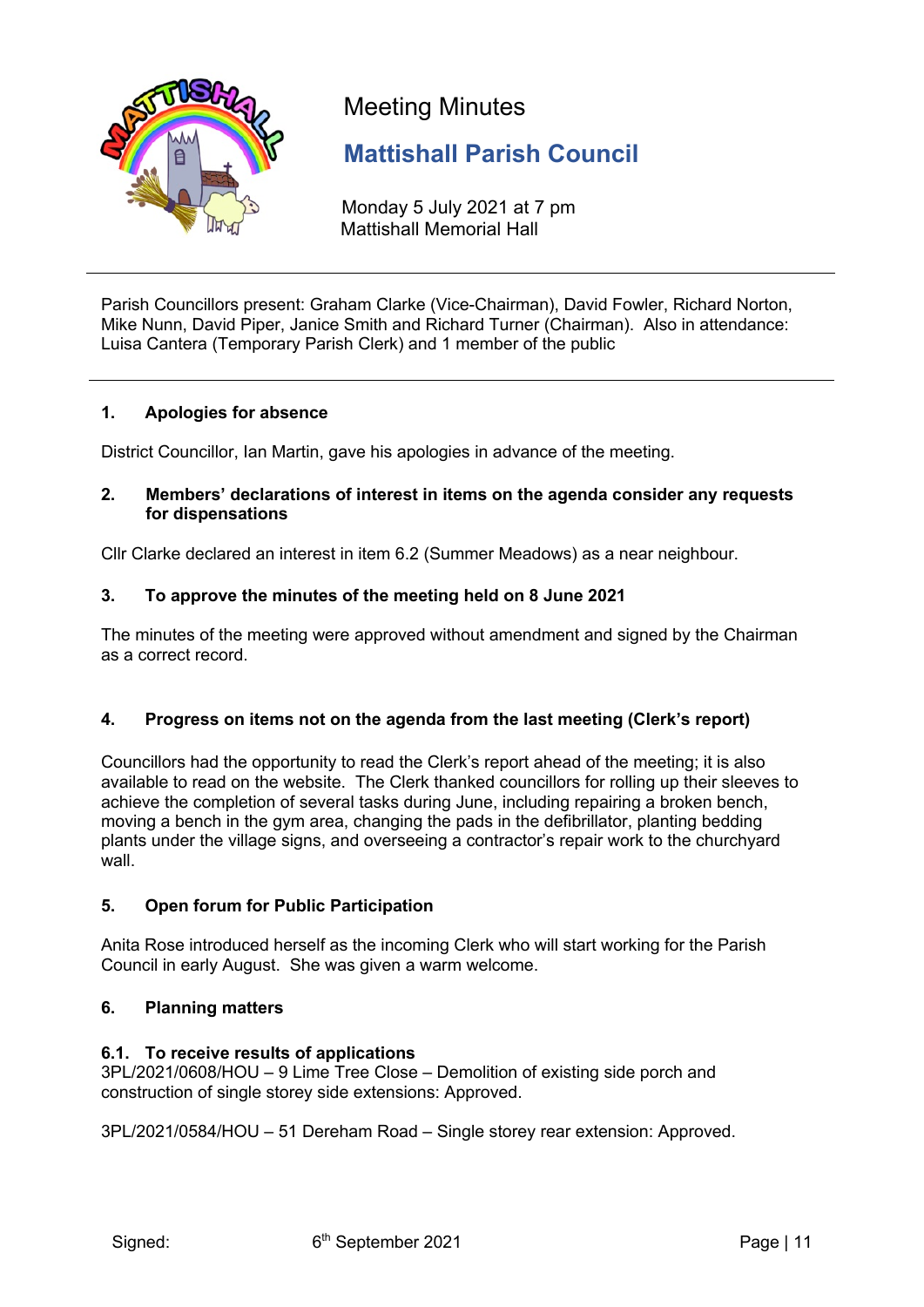3DC/2021/0106/DOC – Glenthorne, 149 Dereham Road – Discharge of conditions 7, 8, 9, 12 & 13 on 3PL/2020/0358/O: Discharged in part.

3OB/2021/0029/OB – Poplar Farm, South Green – Schedule 2 Affordable Housing part 1 requires submission of an affordable housing scheme plots 22 & 23 3PL/2016/0395/O: Approved.

3PL/2021/0747/LB – Several House, Church Plain – Replace of 7 existing windows with slimline double-glazed unit or single-glazed units all to match the existing windows in pattern, detailing and timber sections: Approved.

3DC/2021/0098/DOC – Water Treatment Works – Discharge of conditions 8, 9 & 10 on pp 3PL/2020/1172F: Discharged in part.

3PL/2021/0695/VAR – Willow Lodge, Willow Close – Variation of condition nos 2 & 3 on 3PL/2019/1602/F – Redesign of dwelling: Approved.

#### **6.2. To receive recommendation from Planning and Monitoring Group on current applications**

The Council agreed to submit the following comments to Breckland Council:

3PL/2021/0029/OB – Poplar Farm South Green – Schedule 2 Affordable Housing Part 1 requires submission of an affordable housing scheme Plots 22 & 23 Planning Reference 3PL/2016/0395/O: Objection. The S106 agreement does appear to not meet minimum standards in relation to affordable housing space standards.

3PL/2021/0877/HOU – The Yews, South Green – Detached cart shed garage with integral store/potting shed: No comment submitted.

3PL/2021/0671/HOU – West End House, 135 Dereham Road – Proposed garage/store/office and new access (full): Objection in relation to the change from a residential plot, in a wholly residential part of the village, to a commercial, employment-led operation. A more detailed response was submitted.

3PN/2021/0039/UC – Agricultural Building at South Green Farm Prior Approval for conversion of agricultural barn to a single dwelling (General Permitted Development England Order 2015 as amended Schedule 2, Part  $3$  Class  $Q$ ) – No comment required.

A detailed objection comment was submitted to the Planning Inspectorate in relation to APP/F2605/W/21/3266443 – Land east of Summer Meadows, Mill Road – Change of use of land to use as a gypsy caravan site, including the stationing of 7 caravans for residential purposes, together with the laying of hardstanding.

## **6.3. Update on the Hopkins development on land south of Dereham Road**

Cllr Fowler reported that Leathes Prior Solicitors have been appointed to advise on the proposed wording of the S106 in relation to the potential transfer of the public spaces to the Parish Council.

# **7. Update from councillors**

# **7.1. Kerbing outside the churchyard wall**

Cllr Clarke reported that the 50/50 Parish Partnership scheme has been accessed for the extension of kerbing to protect the wall (which is a Parish Council responsibility because it is a closed churchyard) as it has been damaged by vehicles several times in recent years. The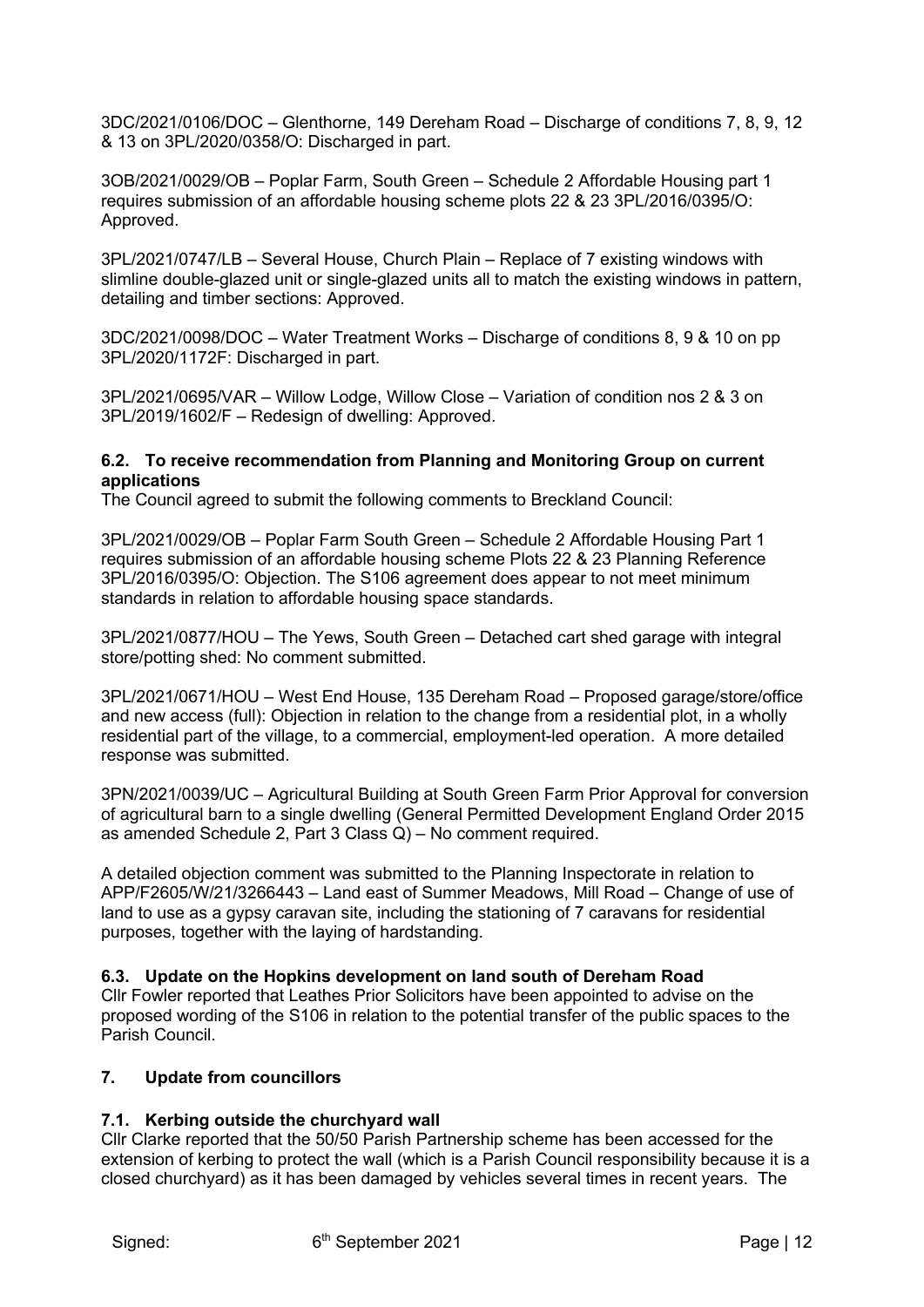Parish Council is waiting for further news of when the work will commence.

## **7.2. Dog poo sign competition**

Cllr Piper explained that the vouchers to the two winners will be presented at the primary school this week. The Council agreed to order two copies of each poster to make into signs and will order further copies if sufficient funds from the £120 donation are available.

## **8. Open Spaces Working Group (OSWG)**

## **8.1 Report from the Open Spaces Working Group**

Cllr Piper provided a report for June. He reported that inspections have been carried out at the Council's areas of responsibility (cemetery, churchyard, village green and allotments). The cemetery noticeboard has been re-anchored and re-stained; All Saints' Churchyard wall has been repaired; the allotment water tap has been repaired; and new bedding plants added to the planters at the east and west end of the village. A review meeting with the handyman is planned for mid-July.

## **8.2 Gardening work until October 2021**

Councillors agreed that the recent weeding of the bedding areas at the village green had been well done. If bark chippings are now added to the bedding areas it would not be necessary to have a gardener visit regularly. It was **AGREED** to use Alex Colville, who had undertaken the recent weeding, on an ad-hoc basis.

## **8.3 Purchase of bark chippings for the village green**

The gardener suggested that bark chippings could be used to suppress the weeds at the village green and cemetery. The Council **AGREED** to purchase 6 tonnes of bark chippings for the village green from Greenacre Property Development at £240. Alex Colville, the gardener, will distribute the bark chippings at his hourly rate which is likely to be a day's work. The Clerk was given the authority to order up to a further 3 tonnes for the village green/cemetery if necessary.

## **9. Finance**

## **9.1 Summary of the Council's finances for the 1st quarter**

The Clerk provided councillors with a financial summary to 30 June and answered questions. The Council has spent 15% against budget, a little lower than would normally be expected at the end of the first quarter.

## **9.2 Credit card for use by the Clerk**

The Chairman had researched the options for a credit or debit card instead of the Clerk or councillors using their own cards to pay for Council items and being reimbursed. One issue in particular has been paying recurring fees for the website, email, Zoom, Microsoft Office and anti-virus software using the Clerk's own credit card (there is a time-element in administering this approach). A credit card is available from the Council's bank although it is not a free service. The set-up fee is £50 and a £3 monthly fee. The Council **AGREED** to organise a bank credit card with Unity Trust Bank.

## **9.3 Grant request from Mattishall Parochial Church Council**

The Council **AGREED** to give a grant of £400 towards churchyard maintenance at St Peter's Churchyard for 2021-22. This is included in the payment list.

## **9.4 Approval of payment list**

The payments were approved by the Council. The list is detailed at the end of the minutes.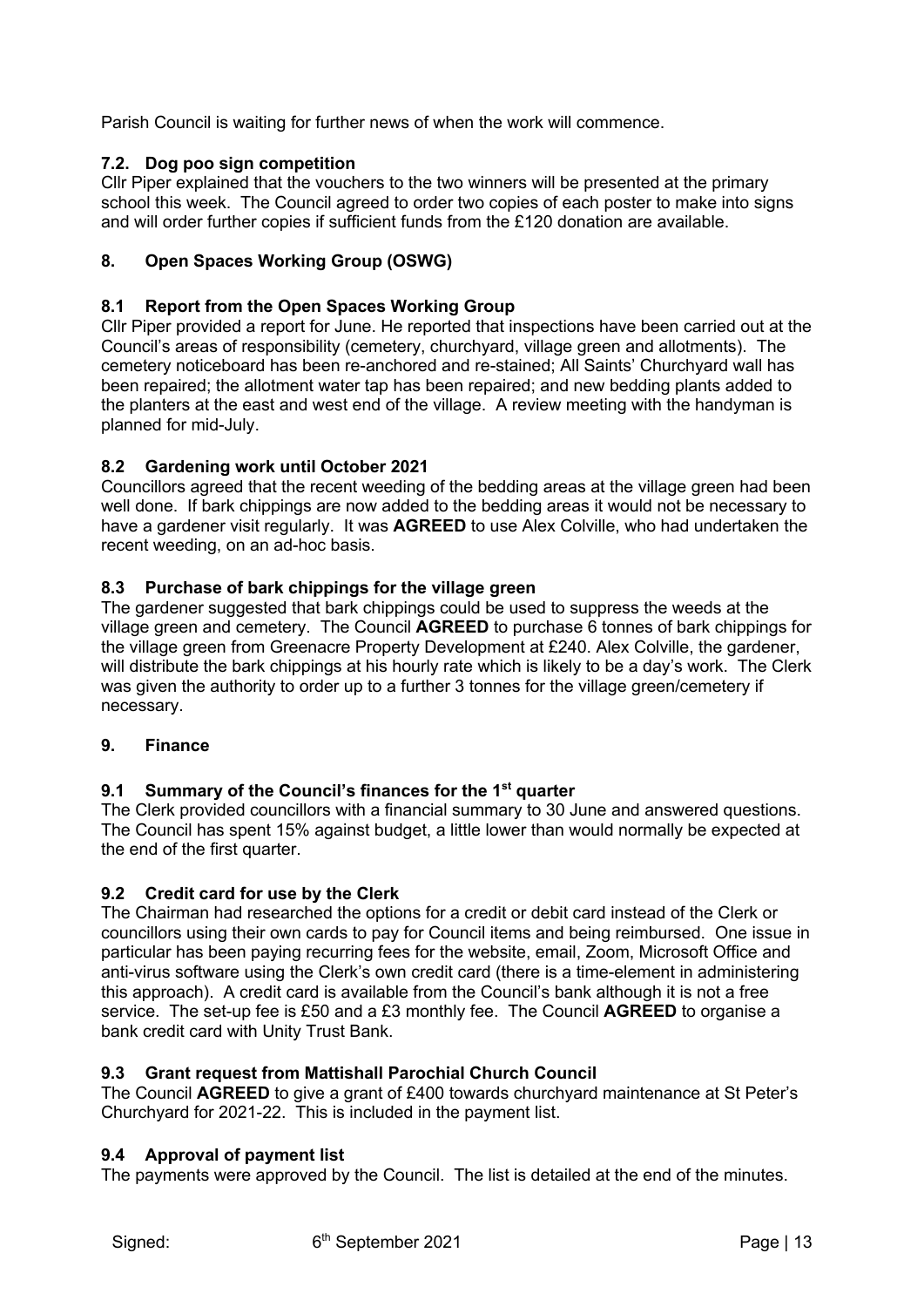## **10. Correspondence**

Councillors noted the correspondence received and reports, including a report on the SAM2 for June, an update from the policies and procedures working group, mobile phone purchased for new Clerk, flooding issues, and the Parish Partnership Scheme for 2022-23.

## **11. Discussion on whether to record Council meetings: request from incoming Clerk for contribution towards recording device**

Anita Rose, the incoming Clerk, requested if she could record meetings in order to help with minute-taking. She had already purchased a recording device and asked if the Parish Council would be willing to pay half towards the cost, which would be £50.83 excluding VAT. Recordings would be deleted immediately after the minutes are approved. The Council **AGREED** to record meetings from August 2021 and pay a 50% contribution to Mrs Rose's other Council where she is also the Clerk, Stoke Holy Cross.

## **12. Website accessibility statement review**

The Clerk explained that the website accessibility statement requires an annual review. The changes are minor and relate to dates of testing and the next review. The next review will be in July 2022.

## **13. August meeting**

The Council **AGREED** to only hold an August meeting if there are any contentious planning applications and/or if there is any urgent business. Planning applications will be dealt with by the Planning Group and the Clerk will submit the comments.

## **14. Items for the next meeting**

The following items will be added to the September agenda: Remembrance Day, Christmas event, events programme for 2022, Armed Forces Covenant, policies and procedures for agreement, and replacement fencing at the cemetery.

## **15. Resolution (under the Public Admission to Meetings Act 1960) to exclude members of the public and press for the following confidential item:**

**15.1 To agree a way forward regarding damage to the cemetery wall and how to repair** The Parish Council **AGREED** to organise and pay for the repairs required to the cemetery wall and recover the cost of the repairs from the contractor who damaged the wall.

The Chairman closed the meeting at 9.04 pm.